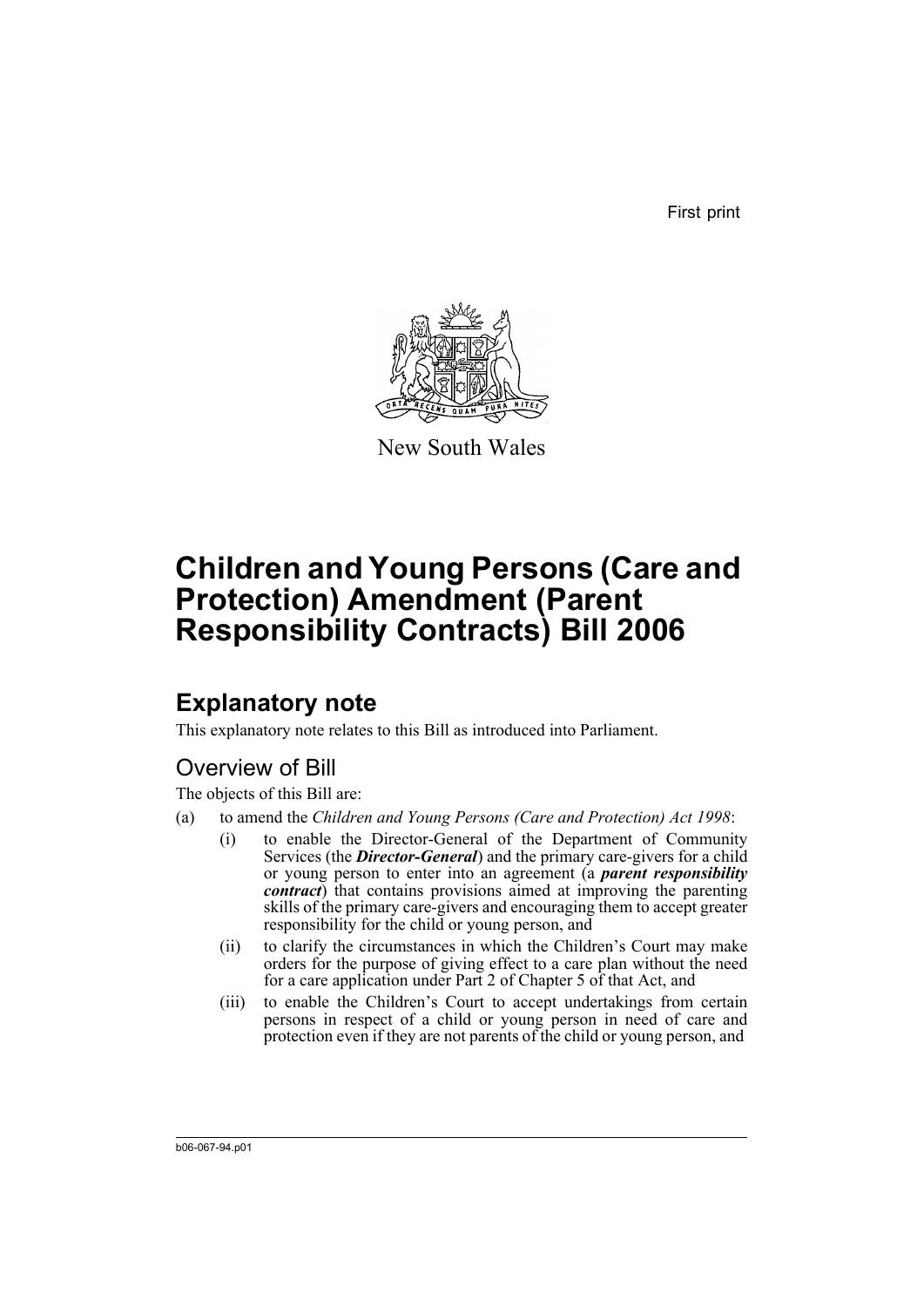Explanatory note

- (iv) to expand the power of the Children's Court to make orders with respect to attendance by the parents of a child or young person at a therapeutic or treatment program, and
- (b) to make a consequential amendment to the *Children's Court Rule 2000*.

## Outline of provisions

**Clause 1** sets out the name (also called the short title) of the proposed Act.

**Clause 2** provides for the commencement of the proposed Act on a day or days to be appointed by proclamation.

**Clause 3** is a formal provision that gives effect to the amendments to the *Children and Young Persons (Care and Protection) Act 1998* set out in Schedule 1.

**Clause 4** is a formal provision that gives effect to the amendment to the *Children's Court Rule 2000* set out in Schedule 2.

**Clause 5** provides for the repeal of the proposed Act after all the amendments made by the proposed Act have commenced. Once the amendments have commenced the proposed Act will be spent and section 30 of the *Interpretation Act 1987* provides that the repeal of an amending Act does not affect the amendments made by that Act.

## **Schedule 1 Amendment of Children and Young Persons (Care and Protection) Act 1998**

## **Parent responsibility contracts**

**Schedule 1 [2], [4], [5] and [10]** insert Part and Division headings in Chapter 4 of the *Children and Young Persons (Care and Protection) Act 1998* (*the Act*) to facilitate the insertion of a discrete Division in that Chapter containing provisions relating to parent responsibility contracts.

**Schedule 1 [1]** amends section 3 of the Act to insert definitions of certain expressions used in the new provisions relating to parent responsibility contracts. In particular, *primary care-giver*, in relation to a child or young person, is defined to mean each person who is primarily responsible for the care and control, including the day-to-day care and control, of the child or young person (whether or not that person is the person with parental responsibility or care responsibility for the child or young person). **Schedule 1 [13]** makes an amendment to section 71 consequential on the insertion of this definition in the Act.

**Schedule 1 [9]** inserts a new Division in proposed Part 3 of Chapter 4 dealing with parent responsibility contracts. The new Division contains the following provisions:

Proposed section 38A authorises the Director-General and one or more primary care-givers for a child or young person to enter into a parent responsibility contract. The proposed section also provides:

(a) for the kinds of terms that must be included in such a contract (along with terms that may not be included), and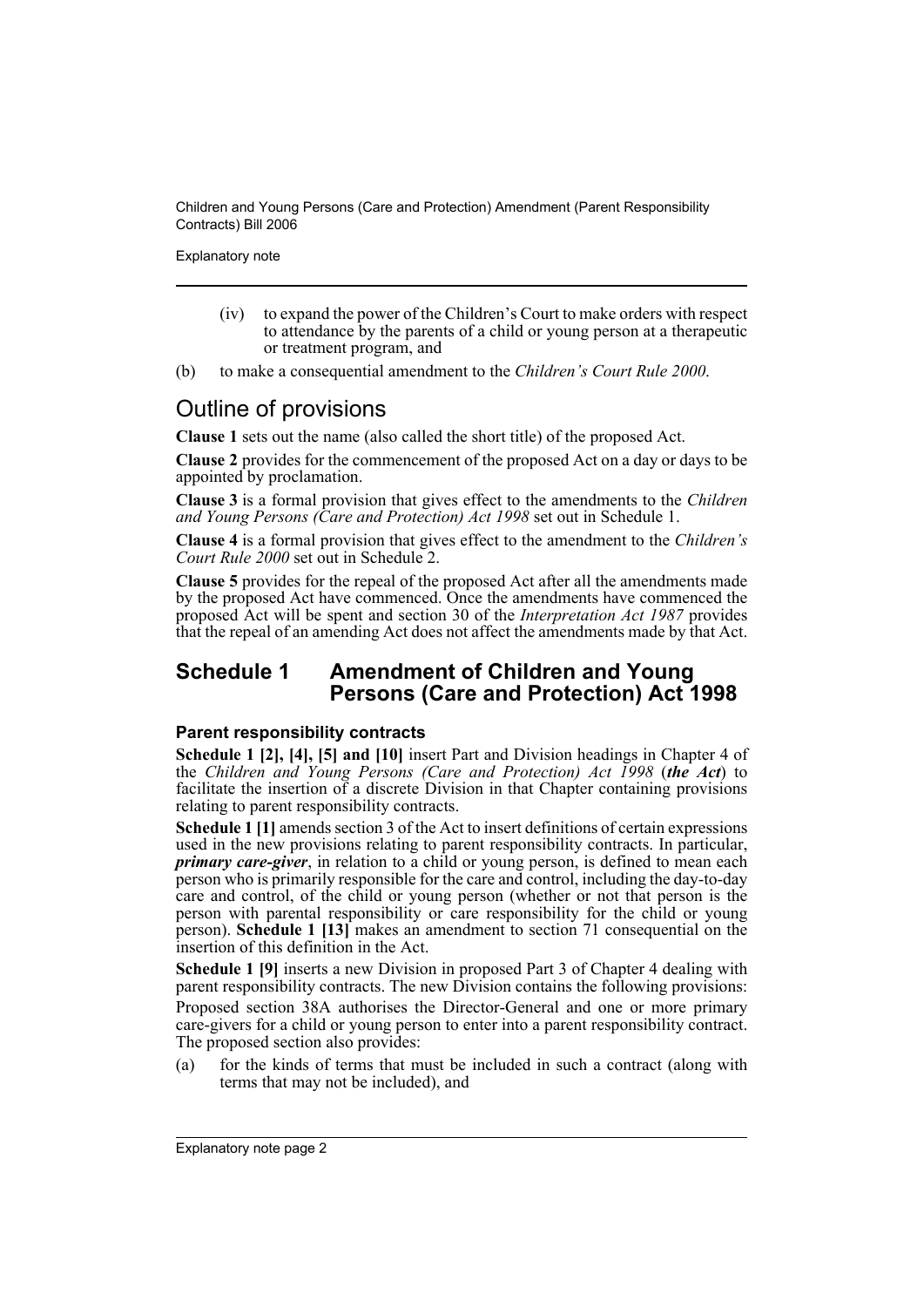Explanatory note

(b) that a parent responsibility contract does not have effect until it is registered.

Proposed section 38B enables the Director-General, with the agreement of the other parties to a parent responsibility contract, to vary the terms of the contract (but not so as to alter its duration).

Proposed section 38C enables the Director-General to terminate a parent responsibility contract by:

- (a) filing a contract breach notice with the Children's Court under proposed section 38E, or
- (b) causing a notice terminating the contract to be served on each other party to the contract.

Proposed section 38D provides that:

- (a) a parent responsibility contract may be used as evidence of an attempt to resolve a matter concerning a child's or young person's need for care and protection without bringing a care application in accordance with Part 2 of Chapter 5 of the Act, and
- (b) a refusal by a primary care-giver for a child or young person to enter into a parent responsibility contract may also be used as evidence of an attempt to resolve a matter concerning the child's or young person's need for care and protection without bringing a care application in accordance with that Part.

The proposed section also provides that a parent responsibility contract will be a legally enforceable agreement only to the extent that the Act expressly provides.

Proposed section 38E enables the Director-General to file a contract breach notice (containing information specified in the proposed section) with the Children's Court in relation to a parent responsibility contract if:

- (a) a primary care-giver for a child or young person who is a party to the contract has breached a term of the contract, and
- (b) the contract authorises the Director-General to file a contract breach notice with the Children's Court for breaches of the kind committed by the primary care-giver.

The effect of duly filing a contract breach notice with the Children's Court will be:

- (a) to terminate the parent responsibility contract that has been breached, and
- (b) to commence a care application under Part 2 of Chapter 5 of the Act in respect of the child or young person for whom the party breaching the contract is a primary care-giver (see proposed section 61A to be inserted by Schedule 1  $[11]$ , and
- (c) to require it to be presumed for the purposes of determining the care application that the child or young person is in need of care and protection unless the presumption is rebutted by a party to the proceedings (other than the Director-General).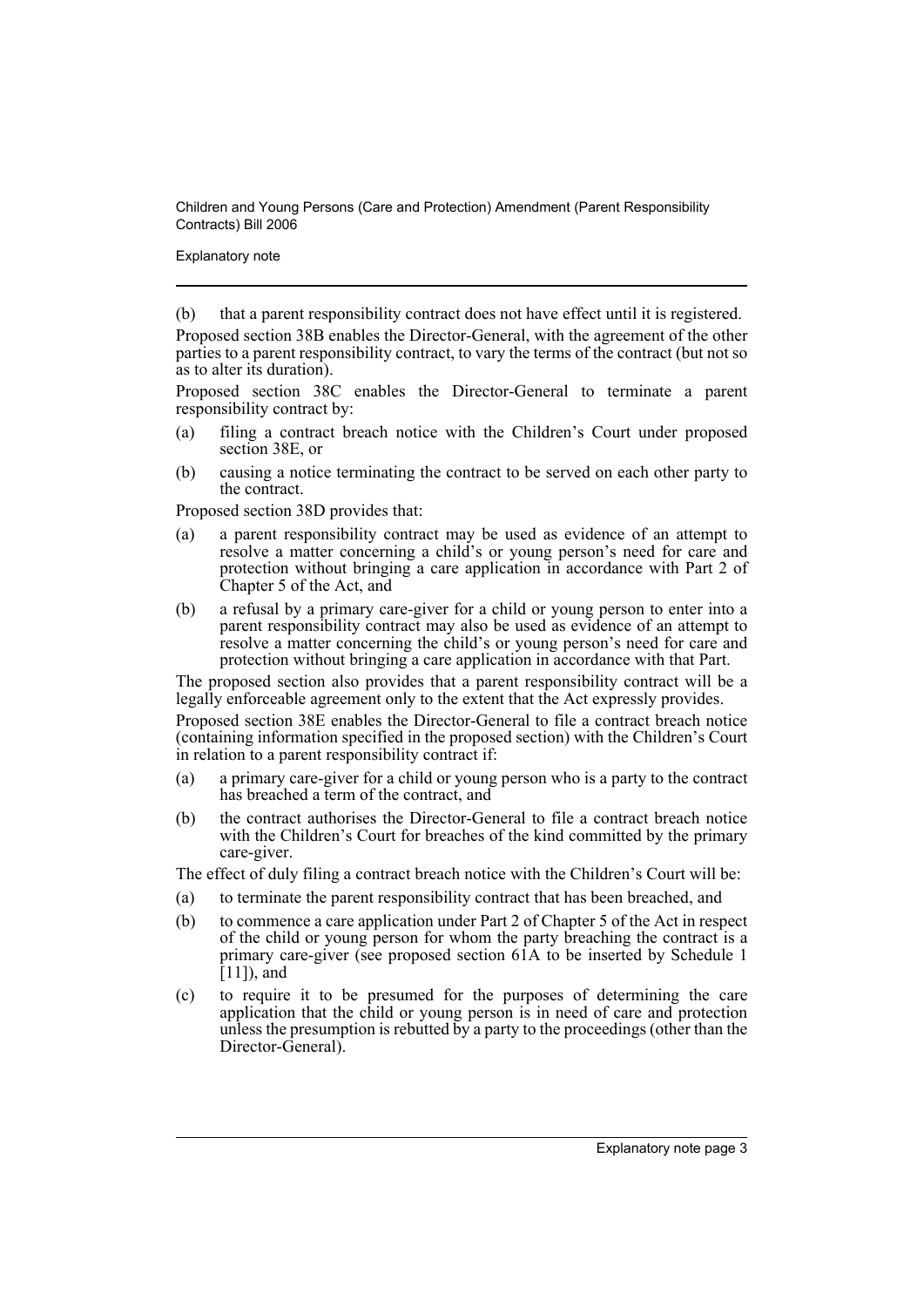Explanatory note

Schedule 1 [9] also inserts another Division in proposed Part 3 dealing with the registration of care plans and parent responsibility contracts. Proposed section 38F in that Division provides that a care plan or parent responsibility contract is taken to be registered with the Children's Court when it is filed with the registry of the Court without the need for any order or other further action by the Court. Proposed section 38G provides that registration does not make care plans and parent responsibility contracts court documents of the Children's Court.

**Schedule 1 [11]** inserts a new section 61A in the Act, which provides that the filing of a contract breach notice with the Children's Court operates as a care application by the Director-General under Part 2 of Chapter 5 of the Act. The new section makes it clear that if a care application is made by filing such a notice, references to a parent in the provisions of Part 2 of Chapter 5 relating to the making and determination of a care application in respect of a child or young person are to be read as including a reference to a primary care-giver who is a party to the parent responsibility contract concerned even if he or she is not a parent of the child or young person. The new section also provides that sections  $63$  (Evidence of prior alternative action) and  $64$ (Notification of care applications) of the Act do not apply to a care application that is made by filing a contract breach notice.

**Schedule 1 [3], [6], [7] and [12]** make consequential amendments.

## **Orders to give effect to care plans only by consent**

**Schedule 1 [8]** replaces section 38 (3) of the Act with a new subsection that clarifies the circumstances in which the Children's Court may make orders to give effect to a care plan without the need for a care application under Part 2 of Chapter 5 of the Act. The new subsection makes it clear that such an order may be made by consent if the order is of the same kind as the Court could make in a care application that is duly made under Part 2 of Chapter 5.

## **Undertakings by persons other than parents**

**Schedule 1 [14] and [15]** amend section 73 of the Act to enable the Children's Court to accept undertakings by responsible persons for a child or young person that the Court determines is in need of care and protection. A *responsible person* for a child or young person is defined to mean any of the following persons (other than the Director-General or the Minister):

- (a) a person having parental responsibility or care responsibility for the child or young person,
- (b) a person who is the birth mother or birth father of the child or young person (whether or not the person has parental responsibility or care responsibility for the child or young person),
- (c) a person who is a primary care-giver for the child or young person (whether or not the person has parental responsibility or care responsibility for the child or young person).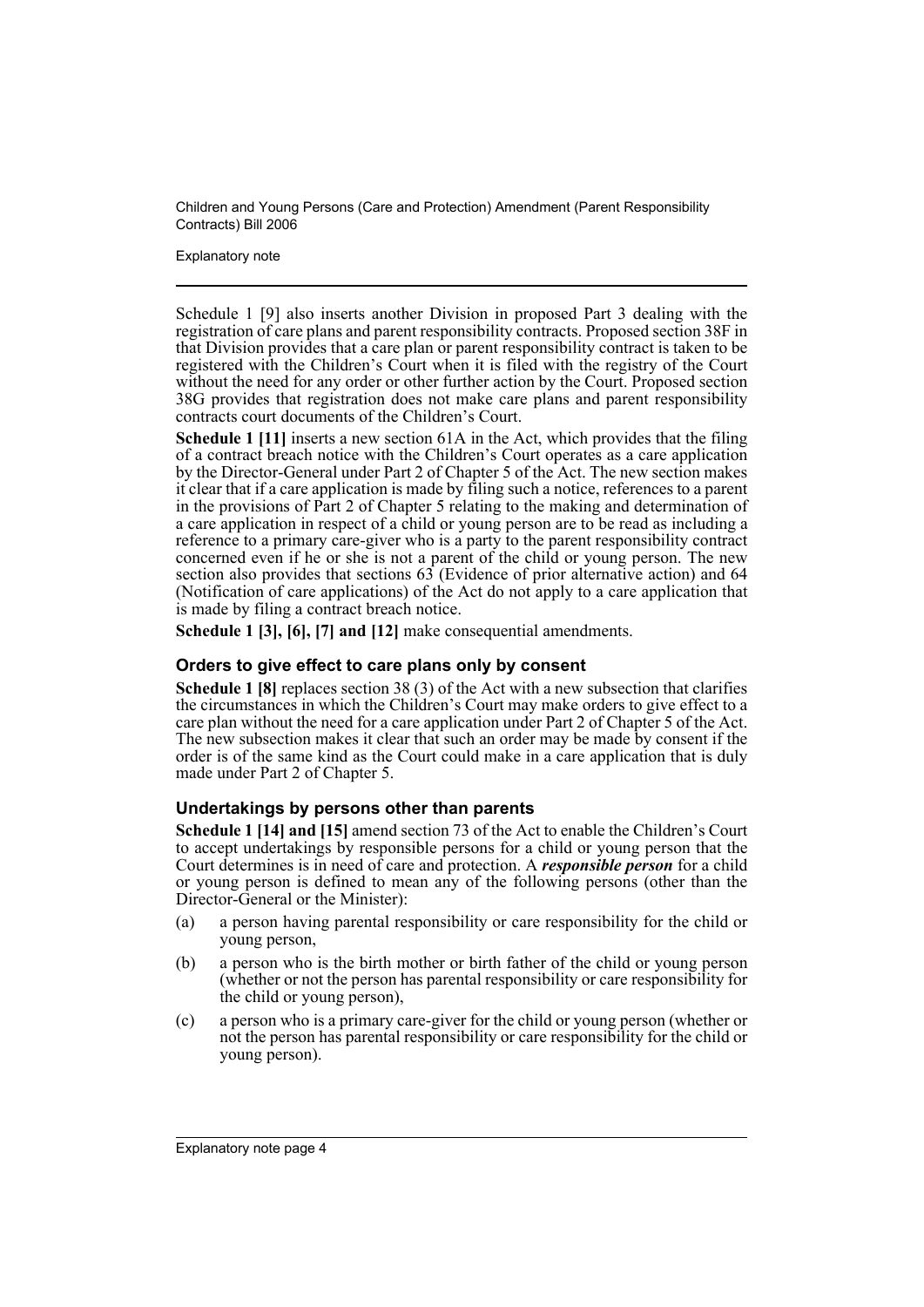Explanatory note

Currently, the power to accept undertakings that is conferred by section 73 of the Act is limited to undertakings from parents. Section 3 of the Act defines a *parent* to be a person having parental responsibility for the child or young person. The term *parental responsibility* is itself defined by section 3 to mean all the duties, powers, responsibilities and authority which, by law, parents have in relation to their children.

## **Orders requiring attendance at therapeutic or treatment programs**

**Schedule 1 [16]** amends section 75 of the Act to enable the Children's Court to order the parent of a child or young person to attend a therapeutic program relating to sexually abusive behaviours or any other kind of therapeutic or treatment program. Currently, section 75 is limited to the making of orders concerning the attendance of a child or young person at a therapeutic program relating to sexually abusive behaviours.

**Schedule 1 [17] and [18]** make consequential amendments to section 75.

### **Savings and transitional provisions**

**Schedule 1 [19]** amends clause 1 of Schedule 3 to the Act to enable the Governor to make regulations of a savings or transitional nature consequent on the enactment of the proposed Act.

**Schedule 1 [20]** inserts a new Part in Schedule 3 to the Act containing savings and transitional provisions consequent on the enactment of the proposed Act. In particular, the new Part provides that the amendment made to section 38 of the Act by Schedule 1 [8] to the proposed Act extends to proceedings before the Children's Court that were pending (but not finally determined) immediately before the commencement of the amendment. The new Part also provides that a care plan that was duly registered immediately before the commencement of proposed section 38F (as inserted by the proposed Act) is taken to have been duly registered for the purposes of that section.

## **Schedule 2 Consequential amendment of Children's Court Rule 2000**

**Schedule 2** makes a consequential amendment to clause 20 of the *Children's Court Rule 2000*. Clause 20 requires care applications to be in a particular form. The amendment will ensure that compliance with this form is not necessary if the care application is made by means of filing a contract breach notice.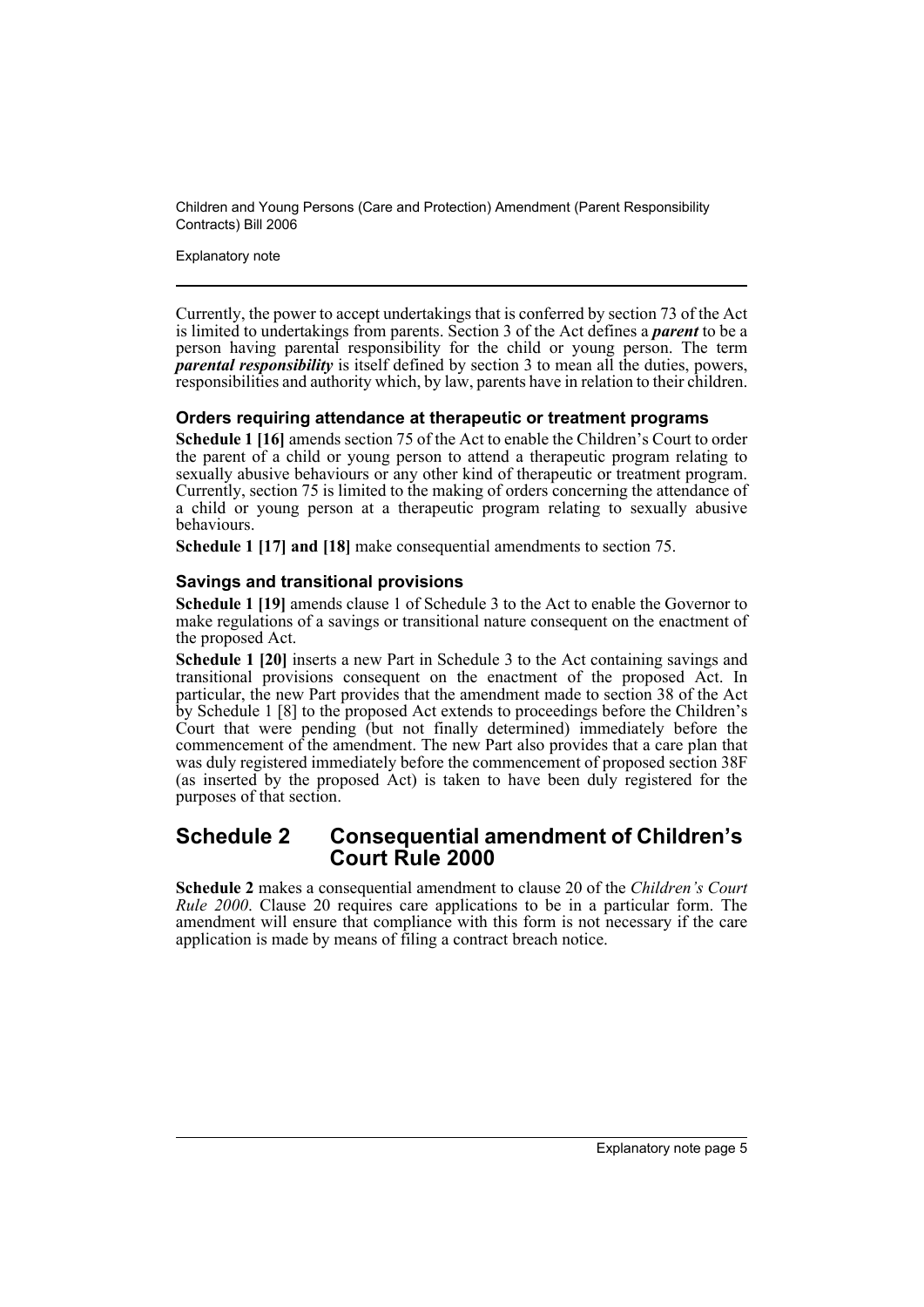Explanatory note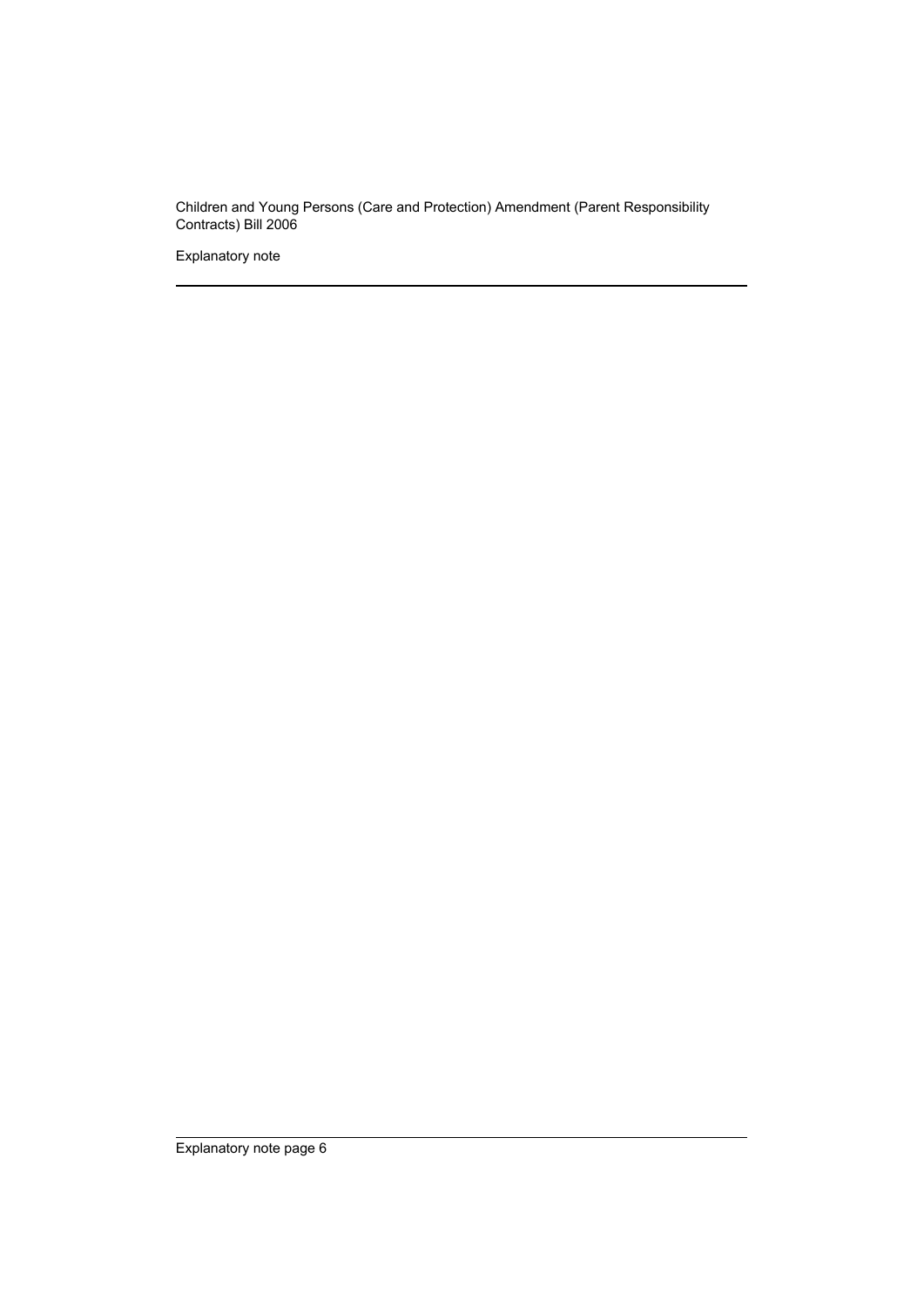First print



New South Wales

# **Children and Young Persons (Care and Protection) Amendment (Parent Responsibility Contracts) Bill 2006**

# **Contents**

|            |                                                                                  | Page |
|------------|----------------------------------------------------------------------------------|------|
|            | Name of Act                                                                      |      |
|            | Commencement                                                                     |      |
| 3          | Amendment of Children and Young Persons (Care and<br>Protection) Act 1998 No 157 | 2    |
| 4          | Consequential amendment of Children's Court Rule 2000                            | 2    |
| 5          | Repeal of Act                                                                    | 2    |
| Schedule 1 | Amendment of Children and Young Persons (Care and<br>Protection) Act 1998        | 3    |
| Schedule 2 | Consequential amendment of Children's Court Rule 2000                            | 13   |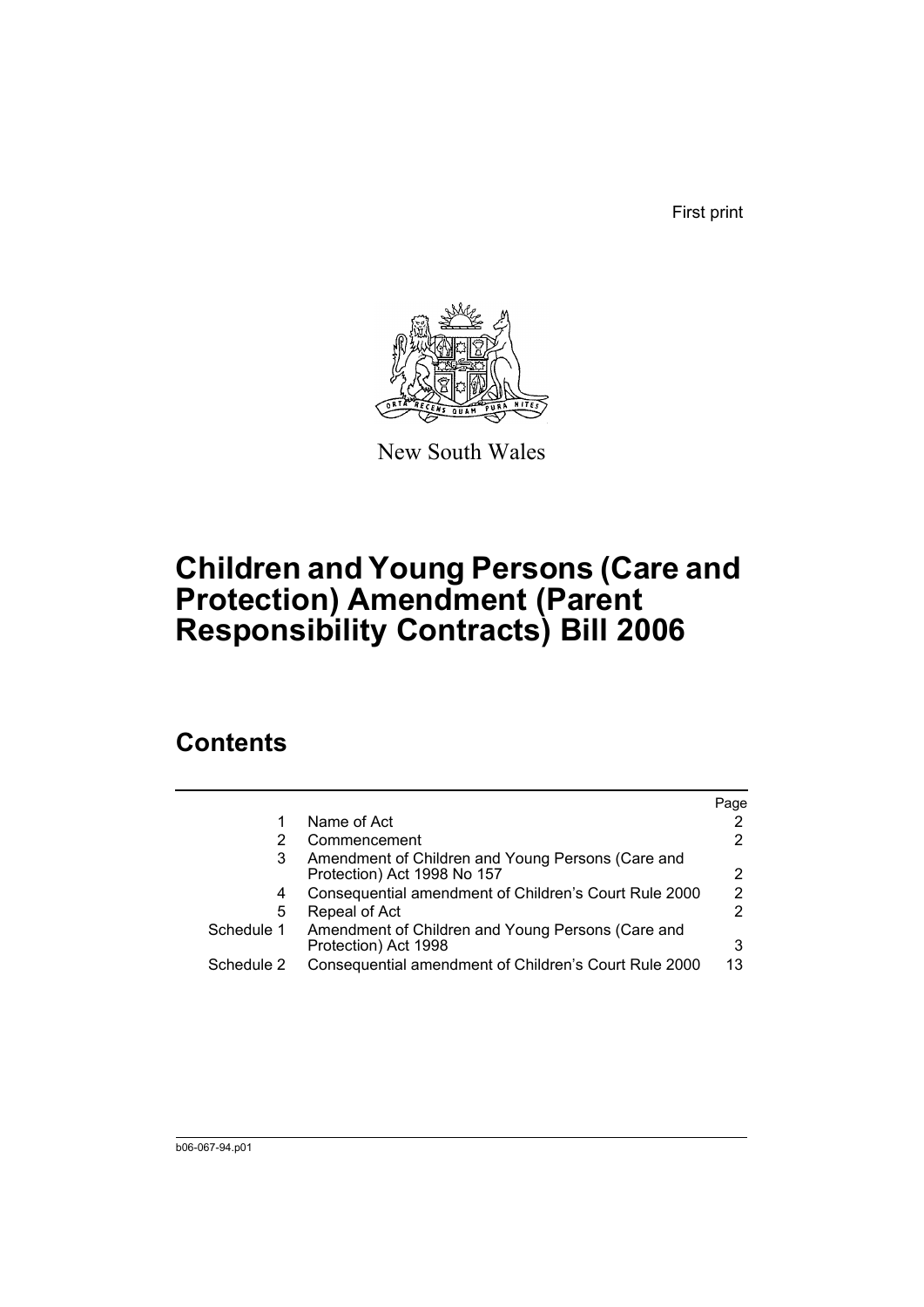Contents

Page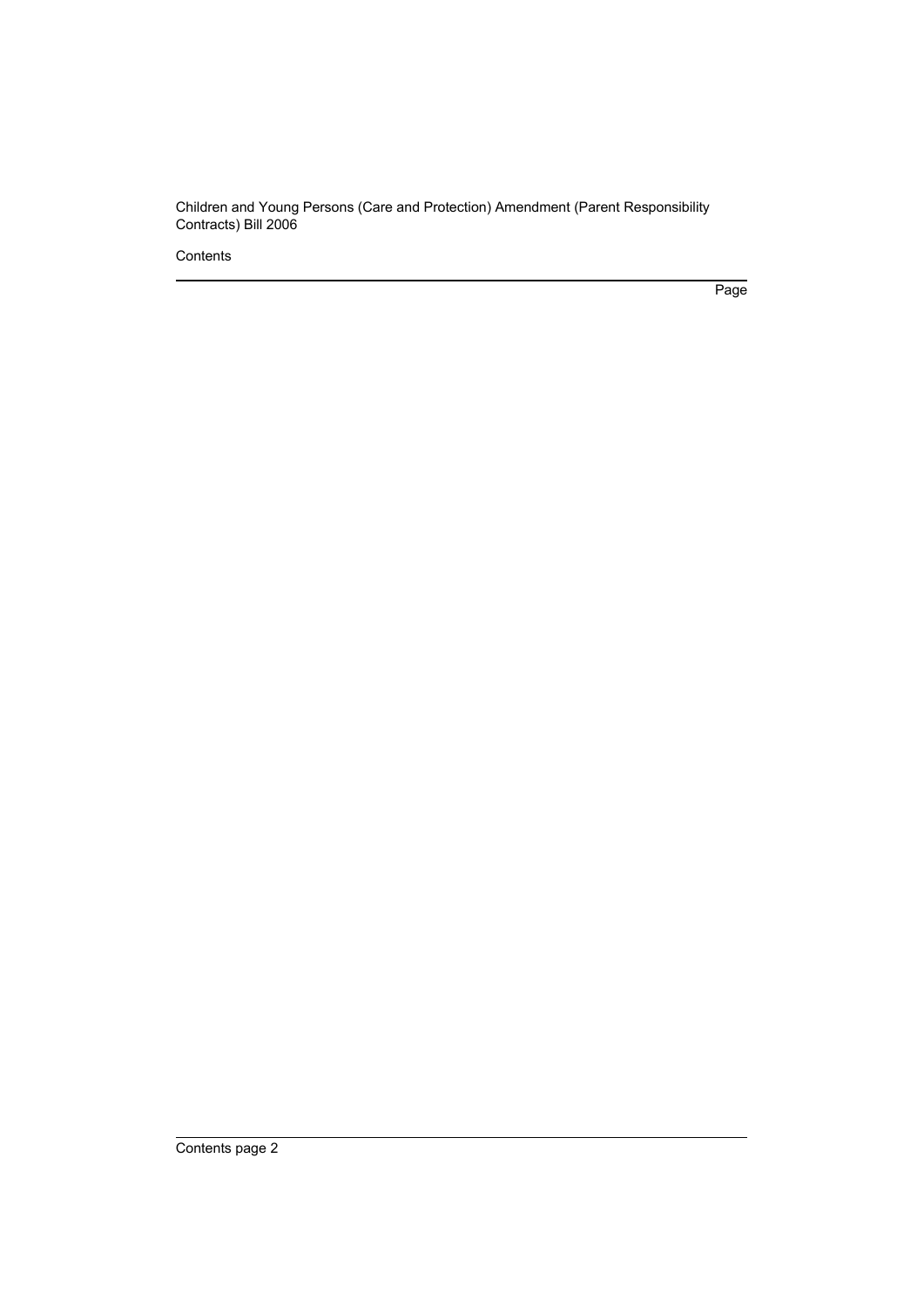

New South Wales

# **Children and Young Persons (Care and Protection) Amendment (Parent Responsibility Contracts) Bill 2006**

No , 2006

## **A Bill for**

An Act to amend the *Children and Young Persons (Care and Protection) Act 1998* to make provision with respect to parent responsibility contracts; to amend consequentially the *Children's Court Rule 2000*; and for other purposes.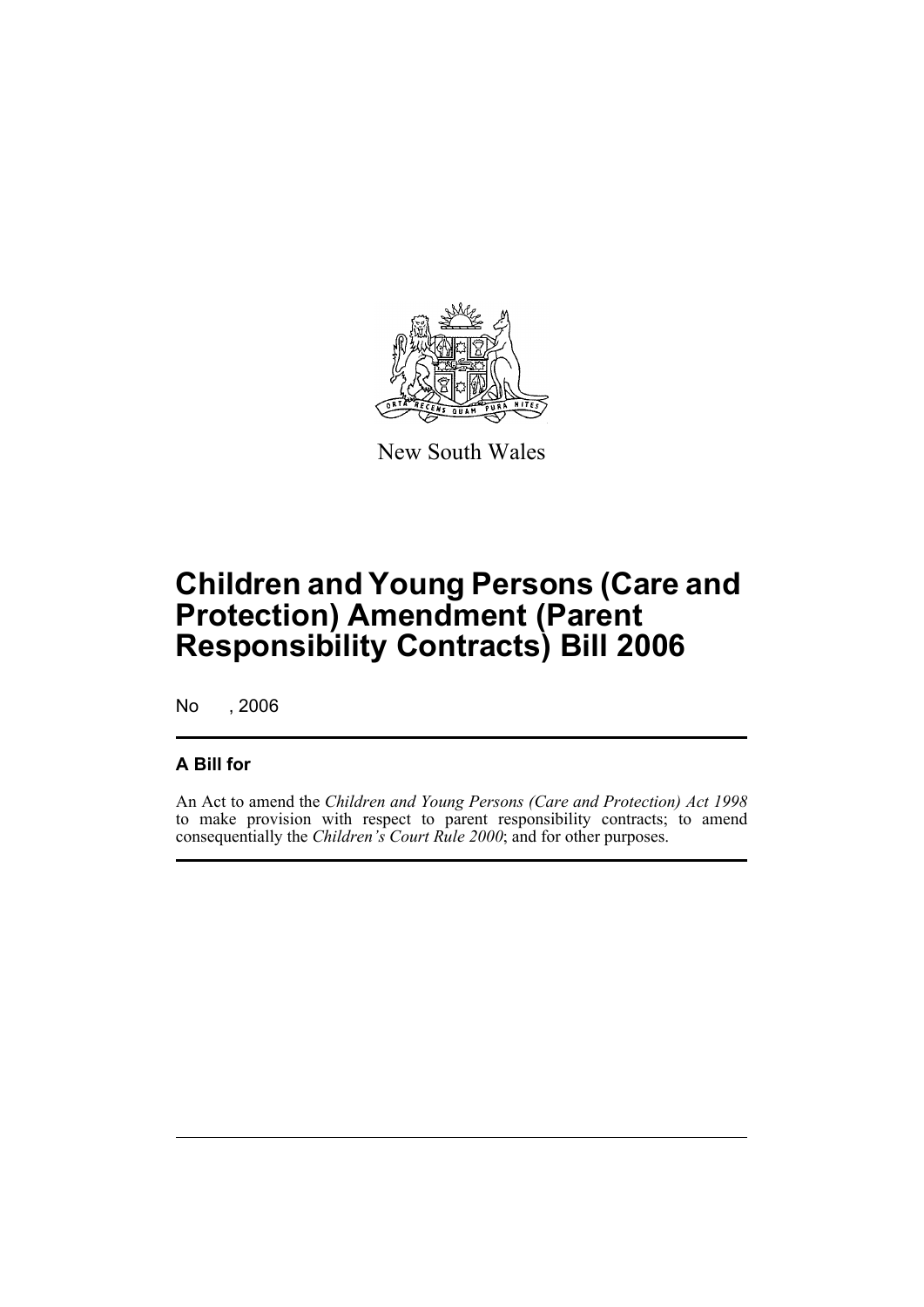<span id="page-9-4"></span><span id="page-9-3"></span><span id="page-9-2"></span><span id="page-9-1"></span><span id="page-9-0"></span>

|             |                                                                                  | The Legislature of New South Wales enacts:                                                                                                                | 1                            |  |  |  |  |  |
|-------------|----------------------------------------------------------------------------------|-----------------------------------------------------------------------------------------------------------------------------------------------------------|------------------------------|--|--|--|--|--|
| 1           | Name of Act                                                                      |                                                                                                                                                           |                              |  |  |  |  |  |
|             |                                                                                  | This Act is the Children and Young Persons (Care and Protection)<br>Amendment (Parent Responsibility Contracts) Act 2006.                                 | 3<br>$\overline{\mathbf{4}}$ |  |  |  |  |  |
| $\mathbf 2$ |                                                                                  | <b>Commencement</b>                                                                                                                                       | 5                            |  |  |  |  |  |
|             |                                                                                  | This Act commences on a day or days to be appointed by proclamation.                                                                                      | 6                            |  |  |  |  |  |
| 3           | Amendment of Children and Young Persons (Care and Protection) Act<br>1998 No 157 |                                                                                                                                                           |                              |  |  |  |  |  |
|             |                                                                                  | The Children and Young Persons (Care and Protection) Act 1998 is<br>amended as set out in Schedule 1.                                                     | 9<br>10                      |  |  |  |  |  |
| 4           |                                                                                  | <b>Consequential amendment of Children's Court Rule 2000</b>                                                                                              | 11                           |  |  |  |  |  |
|             |                                                                                  | The <i>Children's Court Rule 2000</i> is amended as set out in Schedule 2.                                                                                | 12                           |  |  |  |  |  |
| 5           |                                                                                  | <b>Repeal of Act</b>                                                                                                                                      | 13                           |  |  |  |  |  |
|             | (1)                                                                              | This Act is repealed on the day following the day on which all of the<br>provisions of this Act have commenced.                                           | 14<br>15                     |  |  |  |  |  |
|             | (2)                                                                              | The repeal of this Act does not, because of the operation of section 30<br>of the <i>Interpretation Act 1987</i> , affect any amendment made by this Act. | 16<br>17                     |  |  |  |  |  |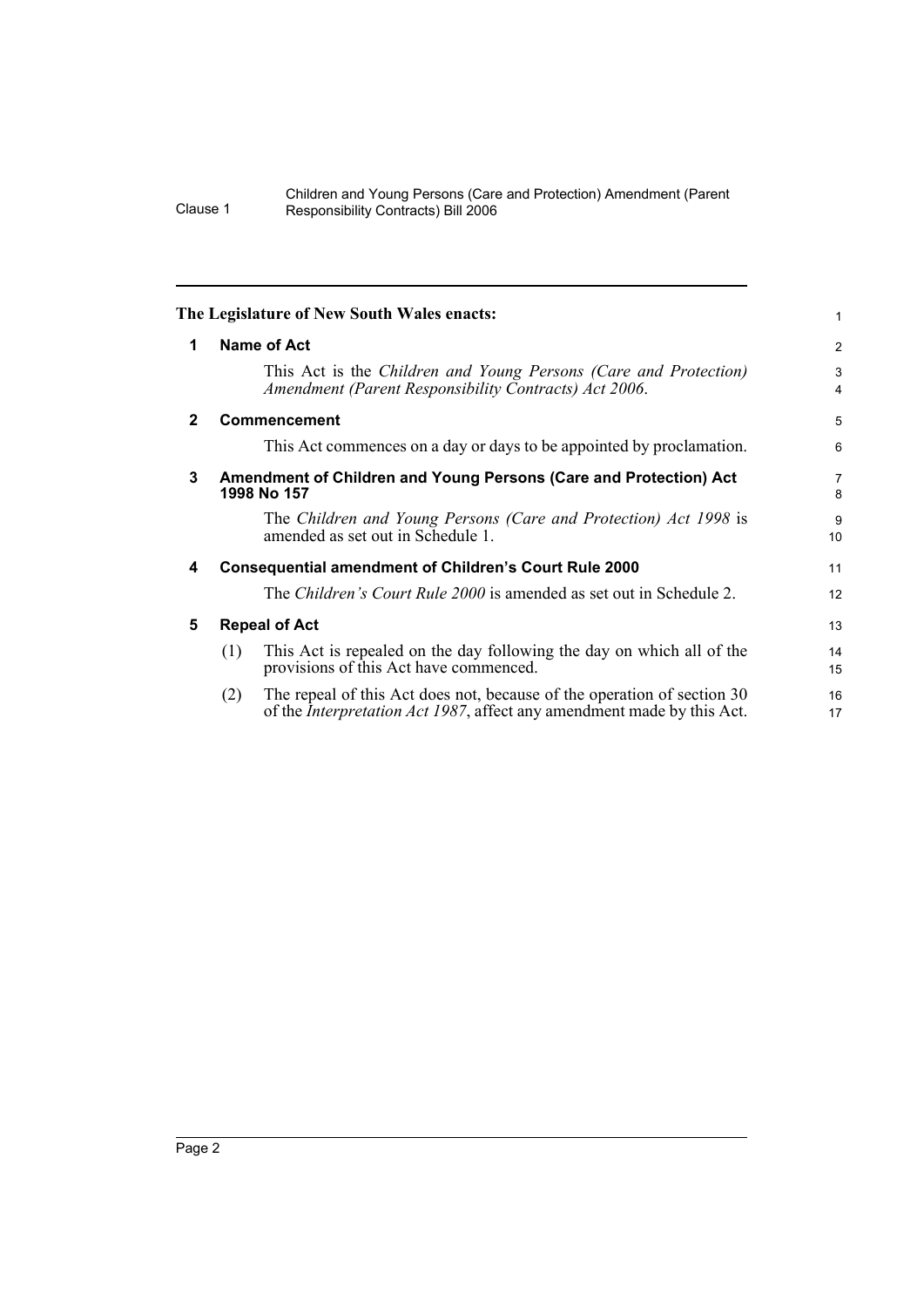Amendment of Children and Young Persons (Care and Protection) Act 1998 Schedule 1

## <span id="page-10-0"></span>**Schedule 1 Amendment of Children and Young Persons (Care and Protection) Act 1998**

(Section 3)

1 2

|     | (Section 3)                                                                                                                                                                                                                                                                                                                                                       | 3                                |
|-----|-------------------------------------------------------------------------------------------------------------------------------------------------------------------------------------------------------------------------------------------------------------------------------------------------------------------------------------------------------------------|----------------------------------|
| [1] | <b>Section 3 Definitions</b>                                                                                                                                                                                                                                                                                                                                      | 4                                |
|     | Insert in alphabetical order:                                                                                                                                                                                                                                                                                                                                     | $\sqrt{5}$                       |
|     | <i>contract breach notice—see section 38E.</i>                                                                                                                                                                                                                                                                                                                    | 6                                |
|     | <i>parent responsibility contract</i> —see section 38A.                                                                                                                                                                                                                                                                                                           | $\overline{7}$                   |
|     | <i>primary care-giver</i> , in relation to a child or young person, means<br>each person who is primarily responsible for the care and control,<br>including the day-to-day care and control, of the child or young<br>person (whether or not that person is the person with parental<br>responsibility or care responsibility for the child or young<br>person). | 8<br>9<br>10<br>11<br>12<br>13   |
| [2] | Chapter 4, Part 1, heading                                                                                                                                                                                                                                                                                                                                        | 14                               |
|     | Insert before section 34:                                                                                                                                                                                                                                                                                                                                         | 15                               |
|     | <b>Action taken by Director-General</b><br>Part 1                                                                                                                                                                                                                                                                                                                 | 16                               |
| [3] | Section 34 Taking of action by Director-General                                                                                                                                                                                                                                                                                                                   | 17                               |
|     | Insert after section $34(2)$ (b):                                                                                                                                                                                                                                                                                                                                 | 18                               |
|     | development, in consultation with one or more primary<br>(b1)<br>care-givers for a child or young person, of a parent<br>responsibility contract instead of taking a matter<br>concerning the child's or young person's need for care and<br>protection before the Children's Court (except in the event<br>of a breach of the contract),                         | 19<br>20<br>21<br>22<br>23<br>24 |
| [4] | Chapter 4, Part 2, heading                                                                                                                                                                                                                                                                                                                                        | 25                               |
|     | Insert before section 37:                                                                                                                                                                                                                                                                                                                                         | 26                               |
|     | Use of alternative dispute resolution<br>Part 2                                                                                                                                                                                                                                                                                                                   | 27                               |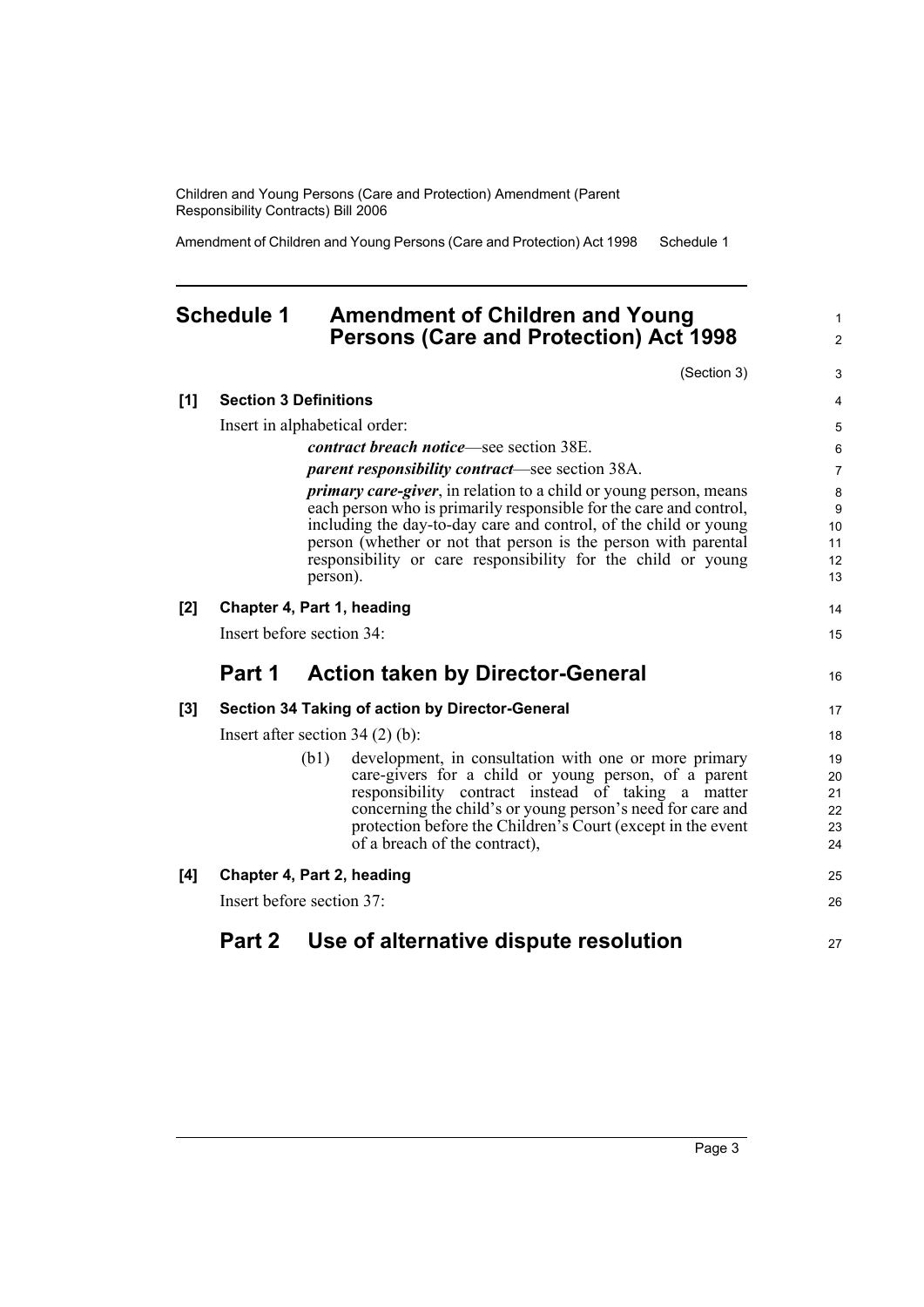Schedule 1 Amendment of Children and Young Persons (Care and Protection) Act 1998

| [5] | Chapter 4, Part 3 and Division 1, headings<br>Insert before section 38:     |     |                                                                                                                                                                                                                                                                                                                                                                                                                                      |                                        |  |
|-----|-----------------------------------------------------------------------------|-----|--------------------------------------------------------------------------------------------------------------------------------------------------------------------------------------------------------------------------------------------------------------------------------------------------------------------------------------------------------------------------------------------------------------------------------------|----------------------------------------|--|
|     | Part 3                                                                      |     | Care plans and parent responsibility<br>contracts                                                                                                                                                                                                                                                                                                                                                                                    | 3<br>$\overline{4}$                    |  |
|     | <b>Division 1</b>                                                           |     | Care plans                                                                                                                                                                                                                                                                                                                                                                                                                           | 5                                      |  |
| [6] |                                                                             |     | Section 38 Development and enforcement of care plans                                                                                                                                                                                                                                                                                                                                                                                 | 6                                      |  |
|     |                                                                             |     | Omit "registered in" from section 38 (1). Insert instead "registered with".                                                                                                                                                                                                                                                                                                                                                          | $\overline{7}$                         |  |
| [7] | Section 38 (1), note                                                        |     |                                                                                                                                                                                                                                                                                                                                                                                                                                      | 8                                      |  |
|     |                                                                             |     | Insert at the end of the subsection:<br>Note. Section 38F provides that a care plan or parent responsibility<br>contract is taken to be registered with the Children's Court when it is filed<br>with the registry of the Court without the need for any order or other<br>further action by the Court.                                                                                                                              | 9<br>10<br>11<br>12<br>13              |  |
| [8] | <b>Section 38 (3)</b>                                                       |     |                                                                                                                                                                                                                                                                                                                                                                                                                                      | 14                                     |  |
|     | Omit the subsection and the note at the end of the section. Insert instead: |     |                                                                                                                                                                                                                                                                                                                                                                                                                                      |                                        |  |
|     | (3)                                                                         |     | The Children's Court may make such other orders by consent for<br>the purpose of giving effect to a care plan (being orders of the<br>same kind as it could make in a care application that is duly made<br>under Part 2 of Chapter 5) without the need for a care application<br>under that Part and without the need to be satisfied of the<br>existence of any of the grounds under section 71 if the Court is<br>satisfied that: | 16<br>17<br>18<br>19<br>20<br>21<br>22 |  |
|     |                                                                             | (a) | the proposed order will not contravene the principles of<br>this Act, and                                                                                                                                                                                                                                                                                                                                                            | 23<br>24                               |  |
|     |                                                                             | (b) | the parties to the care plan understand its provisions and<br>have freely entered into it, and                                                                                                                                                                                                                                                                                                                                       | 25<br>26                               |  |
|     |                                                                             | (c) | in the case of a party other than the Director-General, the<br>party has received independent advice concerning the<br>provisions to which the proposed order will give effect.                                                                                                                                                                                                                                                      | 27<br>28<br>29                         |  |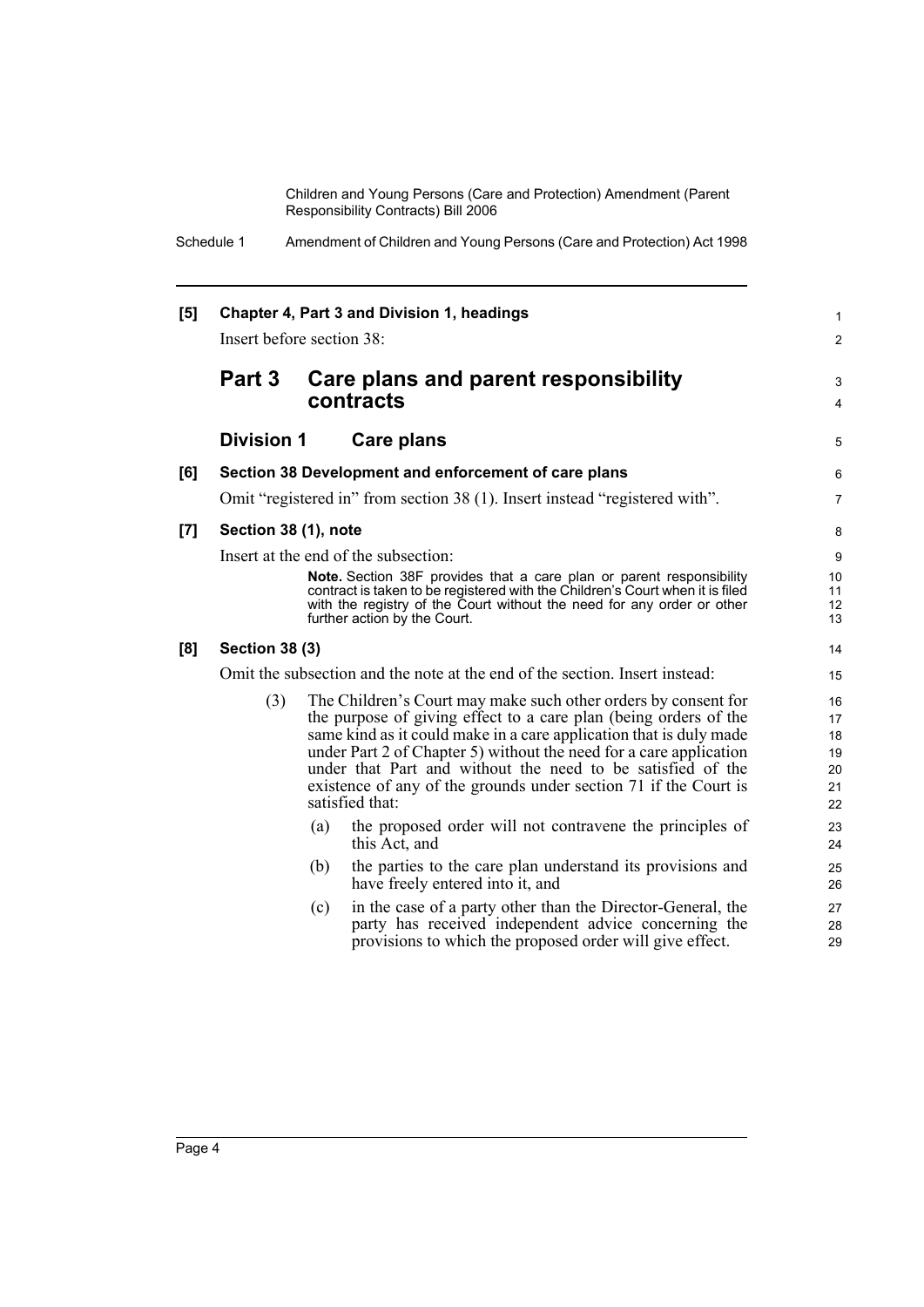Amendment of Children and Young Persons (Care and Protection) Act 1998 Schedule 1

| [9] | Chapter 4, Part 3, Divisions 2 and 3<br>Insert after section 38: |     |        | 1                                                                                                                                                                                                                                                                                                                                                 |                                    |
|-----|------------------------------------------------------------------|-----|--------|---------------------------------------------------------------------------------------------------------------------------------------------------------------------------------------------------------------------------------------------------------------------------------------------------------------------------------------------------|------------------------------------|
|     |                                                                  |     |        |                                                                                                                                                                                                                                                                                                                                                   | 2                                  |
|     | <b>Division 2</b>                                                |     |        | <b>Parent responsibility contracts</b>                                                                                                                                                                                                                                                                                                            | 3                                  |
|     | 38A                                                              |     |        | <b>Parent responsibility contracts</b>                                                                                                                                                                                                                                                                                                            | 4                                  |
|     | (1)                                                              |     |        | A <i>parent responsibility contract</i> is an agreement between the<br>Director-General and one or more primary care-givers for a child<br>or young person that contains provisions aimed at improving the<br>parenting skills of the primary care-givers and encouraging them<br>to accept greater responsibility for the child or young person. | 5<br>6<br>$\overline{7}$<br>8<br>9 |
|     |                                                                  | (2) |        | A parent responsibility contract must:                                                                                                                                                                                                                                                                                                            | 10                                 |
|     |                                                                  |     | (a)    | be in writing, and                                                                                                                                                                                                                                                                                                                                | 11                                 |
|     |                                                                  |     | (b)    | be signed by the Director-General and each primary<br>care-giver who is to be a party to the contract, and                                                                                                                                                                                                                                        | 12<br>13                           |
|     |                                                                  |     | (c)    | be in the form (if any) prescribed by the regulations, and                                                                                                                                                                                                                                                                                        | 14                                 |
|     |                                                                  |     | (d)    | be registered with the Children's Court, and                                                                                                                                                                                                                                                                                                      | 15                                 |
|     |                                                                  |     | (e)    | specify the period (not exceeding 6 months) during which<br>the contract will be in force, commencing on the date on<br>which the agreement is registered with the Children's<br>Court, and                                                                                                                                                       | 16<br>17<br>18<br>19               |
|     |                                                                  |     | (f)    | specify the circumstances in which a breach of a term of<br>the contract by a primary care-giver will authorise the<br>Director-General to file a contract breach notice with the<br>Children's Court.                                                                                                                                            | 20<br>21<br>22<br>23               |
|     |                                                                  | (3) | 1nto - | No more than one parent responsibility contract may be entered<br>any period of 12 months between<br>within<br>the<br>Director-General and any of the same primary care-givers for a<br>child or young person.                                                                                                                                    | 24<br>25<br>26<br>27               |
|     | (4)<br>(5)                                                       |     |        | Before entering into a parent responsibility contract, the<br>Director-General must give the other proposed parties to the<br>contract a reasonable opportunity to obtain independent advice<br>concerning the provisions of the contract.                                                                                                        | 28<br>29<br>30<br>31               |
|     |                                                                  |     |        | Without limiting subsection (1), a parent responsibility contract<br>may make provision for or with respect to any or all of the<br>following:                                                                                                                                                                                                    | 32<br>33<br>34                     |
|     |                                                                  |     | (a)    | attendance of a primary care-giver for treatment for<br>alcohol, drug or other substance abuse during the term of<br>the contract,                                                                                                                                                                                                                | 35<br>36<br>37                     |
|     |                                                                  |     | (b)    | attendance of a primary care-giver for counselling,                                                                                                                                                                                                                                                                                               | 38                                 |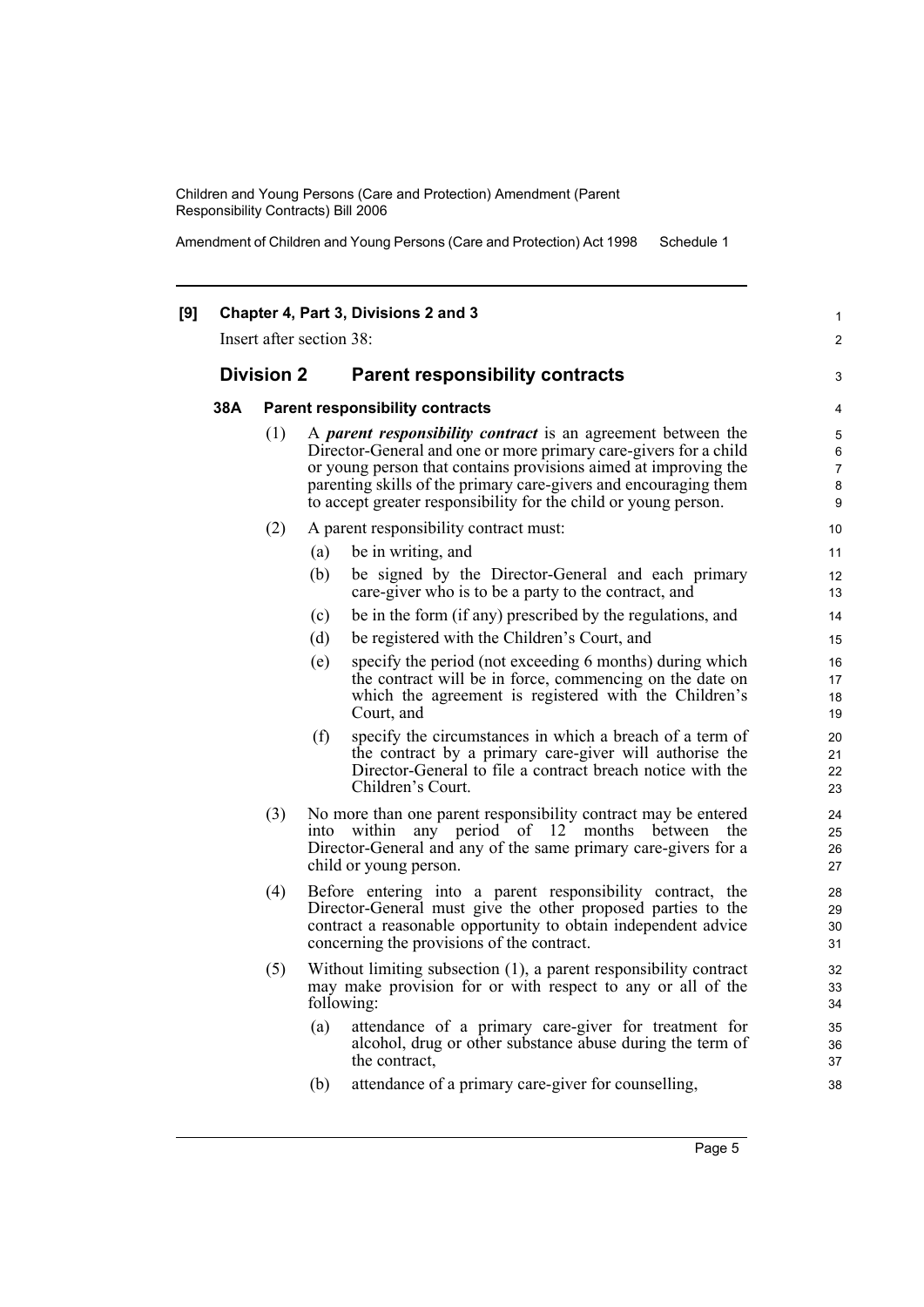Schedule 1 Amendment of Children and Young Persons (Care and Protection) Act 1998

(c) requirements relating to alcohol or drug testing that a primary care-giver must undergo during the term of the contract,

- (d) permitting information about the contract (including compliance with the contract) to be shared between persons and agencies involved in the implementation of the provisions of the contract,
- (e) participation in courses aimed at improving the parenting skills of the primary care-givers (including, for example, courses relating to behavioural management and financial management),
- (f) monitoring of compliance with the terms of the contract.
- (6) However, a parent responsibility contract may not make provision for or with respect to any of the following:
	- (a) the allocation of parental responsibility for a child or young person,
	- (b) the placement of a child or young person in out-of-home care.

**Note.** Care plans may make provision for the allocation of parental responsibility.

- (7) Any term of a parent responsibility contract that makes provision for or with respect to a matter referred to in subsection (6) has no effect.
- (8) A parent responsibility contract takes effect only if (and when) it is registered with the Children's Court.

**Note.** Section 38F provides that a care plan or parent responsibility contract is taken to be registered with the Children's Court when it is filed with the registry of the Court without the need for any order or other further action by the Court.

- (9) The Director-General is to cause a copy of the parent responsibility contract to be given to each other party to the contract as soon as is reasonably practicable after it is registered with the Children's Court.
- (10) A parent responsibility contract remains in force for the period specified in the contract, unless sooner terminated.

#### **38B Amendment of parent responsibility contracts**

(1) The Director-General may, with the agreement of the other parties to a parent responsibility contract, vary any of the terms of the contract (but not so as to increase the period during which the contract is to be in force).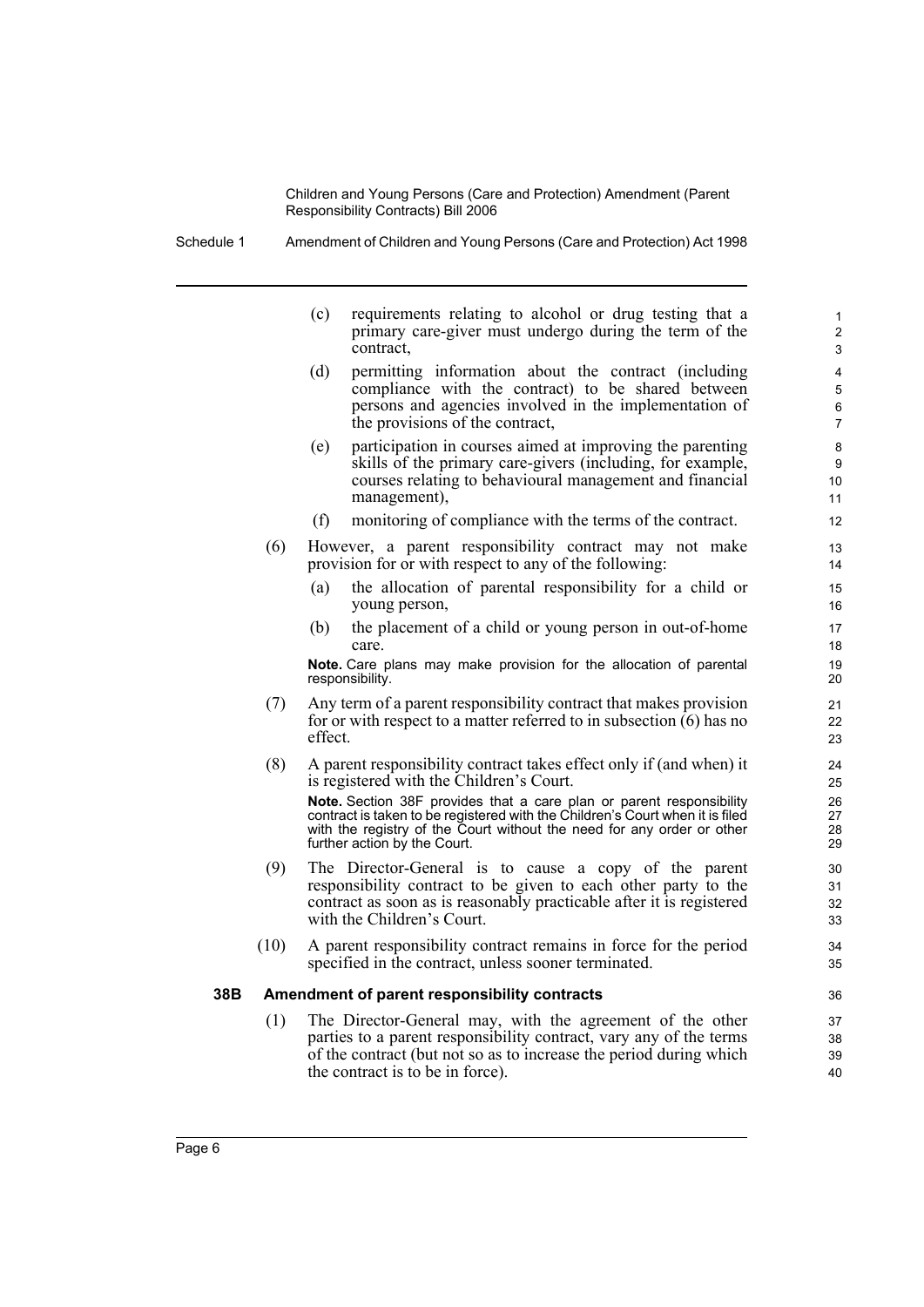Amendment of Children and Young Persons (Care and Protection) Act 1998 Schedule 1

- (2) A varied parent responsibility contract has effect only if (and when) a copy of the contract that includes the variations made to it is registered with the Children's Court.
- (3) A registered varied parent responsibility contract has effect as such only from the date it is registered until the end of the period originally specified in the contract for its duration.

#### **38C Termination of parent responsibility contracts**

- (1) The Director-General may terminate a parent responsibility contract before the expiry of the period specified in the contract for its duration (the *contract period*) by:
	- (a) filing a contract breach notice with the Children's Court, or
	- (b) causing a notice terminating the contract (a *termination notice*) to be served on each other party to the contract.
- (2) The Director-General may cause a termination notice to be served on each other party to the contract for any reason and at any time during the contract period.
- (3) If a parent responsibility contract is terminated by service of a termination notice, the Director-General is to cause the registry of the Children's Court to be notified of the termination of the contract as soon as is reasonably practicable after its termination.

### **38D Effect of parent responsibility contract**

- (1) A parent responsibility contract may be used as evidence of an attempt to resolve a matter concerning a child's or young person's need for care and protection without bringing a care application in accordance with Part 2 of Chapter 5.
- (2) A refusal by a primary care-giver for a child or young person to enter into a parent responsibility contract may also be used as evidence of an attempt to resolve a matter concerning the child's or young person's need for care and protection without bringing a care application in accordance with Part 2 of Chapter 5.
- (3) Except to the extent that this Division or any other provision of this Act provides otherwise:
	- (a) a parent responsibility contract does not create a legally enforceable agreement, and
	- (b) any failure to comply with the terms of such a contract (or any thing done or omitted to be done in connection with the negotiation of, or entry into, the contract) does not give rise to civil liability of any kind.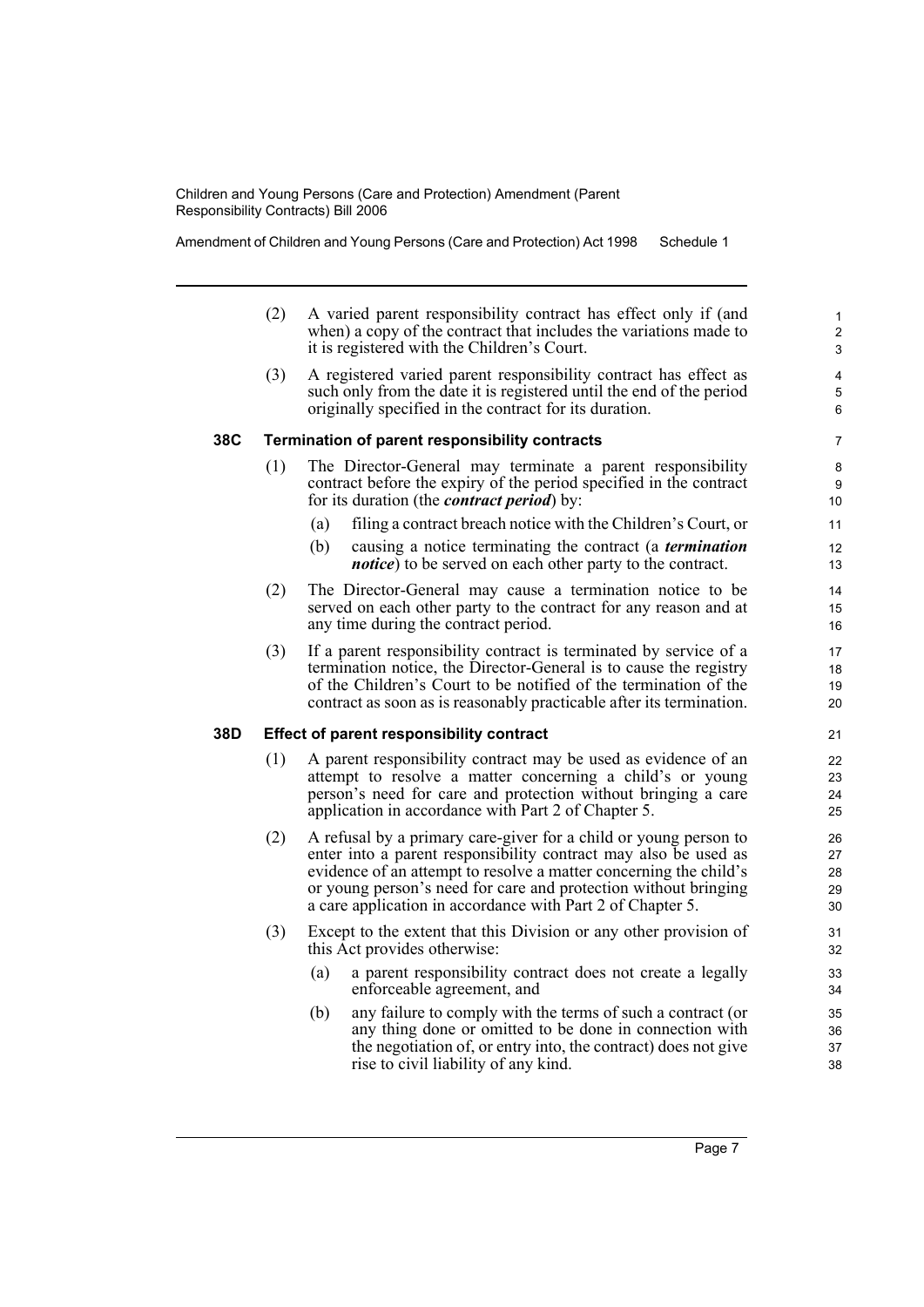Schedule 1 Amendment of Children and Young Persons (Care and Protection) Act 1998

#### **38E Contract breach notices**

| ΙE |     |          | <b>Contract breach notices</b>                                                                                                                                                                                                                                                                                                                                                  | 1                                |
|----|-----|----------|---------------------------------------------------------------------------------------------------------------------------------------------------------------------------------------------------------------------------------------------------------------------------------------------------------------------------------------------------------------------------------|----------------------------------|
|    | (1) |          | The Director-General may file a <i>contract breach notice</i> with the<br>Children's Court in relation to a parent responsibility contract if:                                                                                                                                                                                                                                  | $\overline{2}$<br>3              |
|    |     | (a)      | a primary care-giver for a child or young person who is a<br>party to the contract has breached a term of the contract,<br>and                                                                                                                                                                                                                                                  | $\overline{4}$<br>5<br>6         |
|    |     | (b)      | the contract authorises the Director-General to file a<br>contract breach notice with the Children's Court for<br>breaches of the kind committed by the primary care-giver.                                                                                                                                                                                                     | 7<br>8<br>9                      |
|    | (2) |          | A contract breach notice must state the following matters:                                                                                                                                                                                                                                                                                                                      | 10                               |
|    |     | (a)      | the name of the primary care-giver for a child or young<br>person who is alleged to have breached the parent<br>responsibility contract,                                                                                                                                                                                                                                        | 11<br>12<br>13                   |
|    |     | (b)      | each provision of the parent responsibility contract that the<br>primary care-giver is alleged to have breached,                                                                                                                                                                                                                                                                | 14<br>15                         |
|    |     | (c)      | the manner in which the primary care-giver is alleged to<br>have breached the provision,                                                                                                                                                                                                                                                                                        | 16<br>17                         |
|    |     | (d)      | the care orders that the Director-General will seek from the<br>Children's Court in respect of the child or young person<br>concerned.                                                                                                                                                                                                                                          | 18<br>19<br>20                   |
|    |     | (e)      | such other matters as may be prescribed by the regulations.                                                                                                                                                                                                                                                                                                                     | 21                               |
|    | (3) |          | The Director-General is to cause a copy of a contract breach<br>notice filed with the Children's Court (along with a copy of the<br>parent responsibility contract) to be served on each of the<br>following persons as soon as is reasonably practicable after filing<br>the notice:                                                                                           | 22<br>23<br>24<br>25<br>26       |
|    |     | (a)      | each primary care-giver who is a party to the parent<br>responsibility contract,                                                                                                                                                                                                                                                                                                | 27<br>28                         |
|    |     | (b)      | the child or young person for whom the party breaching the<br>contract is a primary care-giver.                                                                                                                                                                                                                                                                                 | 29<br>30                         |
|    | (4) |          | In any care application that is made by the Director-General duly<br>filing a contract breach notice with the Children's Court it is to be<br>presumed (unless the presumption is rebutted by a party to the<br>proceedings other than the Director-General) that the child or<br>young person in respect of whom the application is made is in<br>need of care and protection. | 31<br>32<br>33<br>34<br>35<br>36 |
|    |     | 61A (1). | Note. The filing of a contract breach notice with the Children's Court<br>operates as a care application by the Director-General. See section                                                                                                                                                                                                                                   | 37<br>38<br>39                   |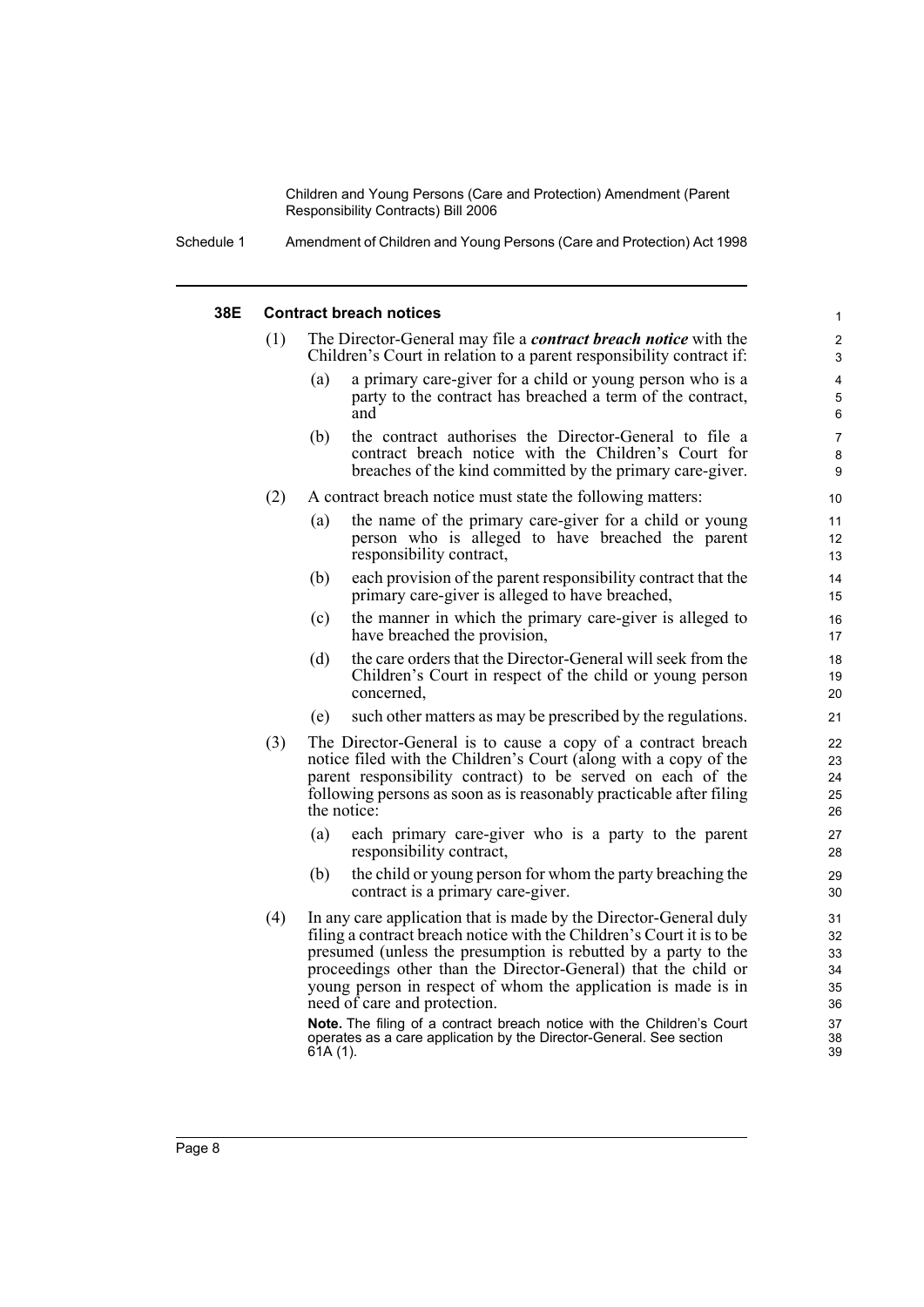Amendment of Children and Young Persons (Care and Protection) Act 1998 Schedule 1

(5) A reference in this Act to the Director-General duly filing a contract breach notice is a reference to the Director-General filing the notice in accordance with the provisions of this section.

#### **Division 3 Registration of care plans and parent responsibility contracts**

### **38F When registration occurs**

A care plan or parent responsibility contract is taken to be registered with the Children's Court when it is filed with the registry of the Court without the need for any order or other further action by the Court.

#### **38G Registration does not make care plans and parent responsibility contracts court documents**

- (1) The registration of a care plan or a parent responsibility contract with the Children's Court does not make the plan or contract a document of the Court.
- (2) Accordingly, a party to a registered care plan or registered parent responsibility contract does not require the leave or other consent of the Children's Court to provide a copy of the plan or contract to any other person or to use the plan or contract in any proceedings in another court or tribunal.

## **[10] Chapter 4, Part 4, heading**

Insert before section 39:

## **Part 4 Miscellaneous**

| [11] | <b>Section 61A</b><br>Insert after section 61: |                                                                                                                                          |  |  |  |  |
|------|------------------------------------------------|------------------------------------------------------------------------------------------------------------------------------------------|--|--|--|--|
|      | 61A                                            | Applications for care orders by filing contract breach notices                                                                           |  |  |  |  |
|      |                                                | If the Director-General duly files a contract breach notice with<br>the Children's Court, the filing of the notice is an application for |  |  |  |  |

the care orders specified in the notice.

1 2 3

4 5

21 22

23

24 25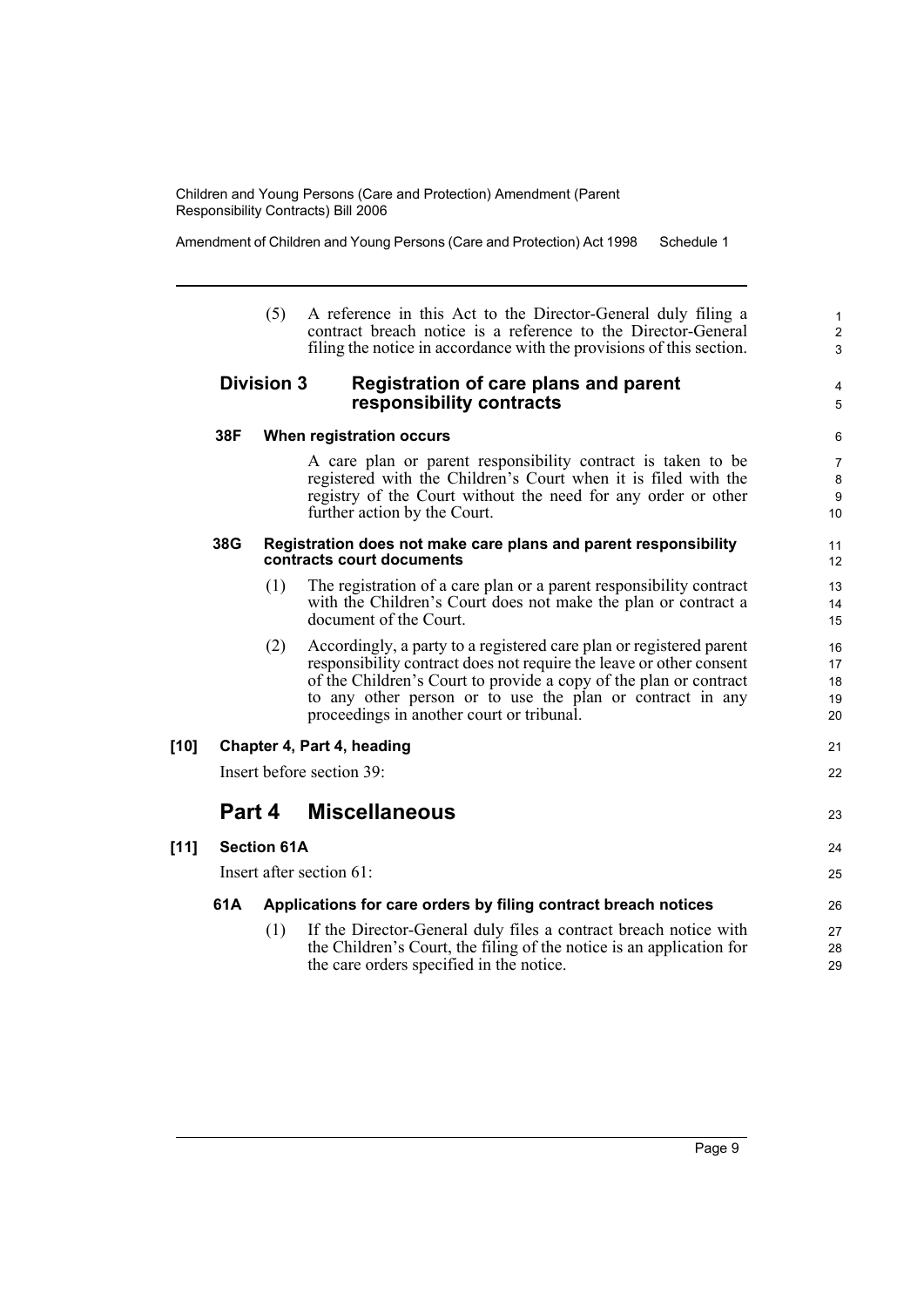Schedule 1 Amendment of Children and Young Persons (Care and Protection) Act 1998

|      | (2)                  |     | If a care application is made by filing a contract breach notice,<br>references to a parent in the provisions of this Part relating to the<br>making and determination of a care application in respect of a<br>child or young person are to be read as including a reference to a<br>primary care-giver for the child or young person who is a party to<br>the parent responsibility contract concerned even if he or she is<br>not a parent of the child or young person. | 1<br>$\overline{c}$<br>$\mathbf{3}$<br>$\overline{\mathbf{4}}$<br>$\overline{5}$<br>$\,6$<br>$\overline{7}$ |
|------|----------------------|-----|-----------------------------------------------------------------------------------------------------------------------------------------------------------------------------------------------------------------------------------------------------------------------------------------------------------------------------------------------------------------------------------------------------------------------------------------------------------------------------|-------------------------------------------------------------------------------------------------------------|
|      | (3)                  |     | Accordingly, the Children's Court may make the same kinds of<br>orders in respect of such a primary care-giver for a child or young<br>person as the Court may make in respect of a parent of the child<br>or young person.                                                                                                                                                                                                                                                 | 8<br>$\boldsymbol{9}$<br>10<br>11                                                                           |
|      | (4)                  |     | Sections 63 (Evidence of prior alternative action) and 64<br>(Notification of care applications) do not apply to a care<br>application that is made by filing a contract breach notice.<br>Note. Section 38E (3) requires the Director-General to notify the other<br>parties to a parent responsibility contract and the children and young<br>persons for whom they are primary care-givers that a contract breach<br>notice has been filed with the Children's Court.    | 12<br>13<br>14<br>15<br>16<br>17<br>18                                                                      |
| [12] |                      |     | <b>Section 71 Grounds for care orders</b>                                                                                                                                                                                                                                                                                                                                                                                                                                   | 19                                                                                                          |
|      |                      |     | Insert after section 71 $(1)$ $(h)$ :                                                                                                                                                                                                                                                                                                                                                                                                                                       | 20                                                                                                          |
|      |                      | (i) | in the case where the application for the order is made by<br>filing a contract breach notice—any presumption arising<br>from the operation of section $38E(4)$ that the child or<br>young person is in need of care and protection has not been<br>rebutted.                                                                                                                                                                                                               | 21<br>22<br>23<br>24<br>25                                                                                  |
| [13] |                      |     | Section 71 (3) (as inserted by Schedule 1 [23] to the Children and Young<br>Persons (Care and Protection) Amendment Act 2006)                                                                                                                                                                                                                                                                                                                                               | 26<br>27                                                                                                    |
|      | Omit the subsection. |     |                                                                                                                                                                                                                                                                                                                                                                                                                                                                             | 28                                                                                                          |
| [14] |                      |     | <b>Section 73 Order accepting undertakings</b>                                                                                                                                                                                                                                                                                                                                                                                                                              | 29                                                                                                          |
|      |                      |     | Omit "(given by a parent of the child or young person)" from section 73 (1) (a).                                                                                                                                                                                                                                                                                                                                                                                            | 30                                                                                                          |
|      |                      |     | Insert instead "(given by a responsible person for the child or young person)".                                                                                                                                                                                                                                                                                                                                                                                             | 31                                                                                                          |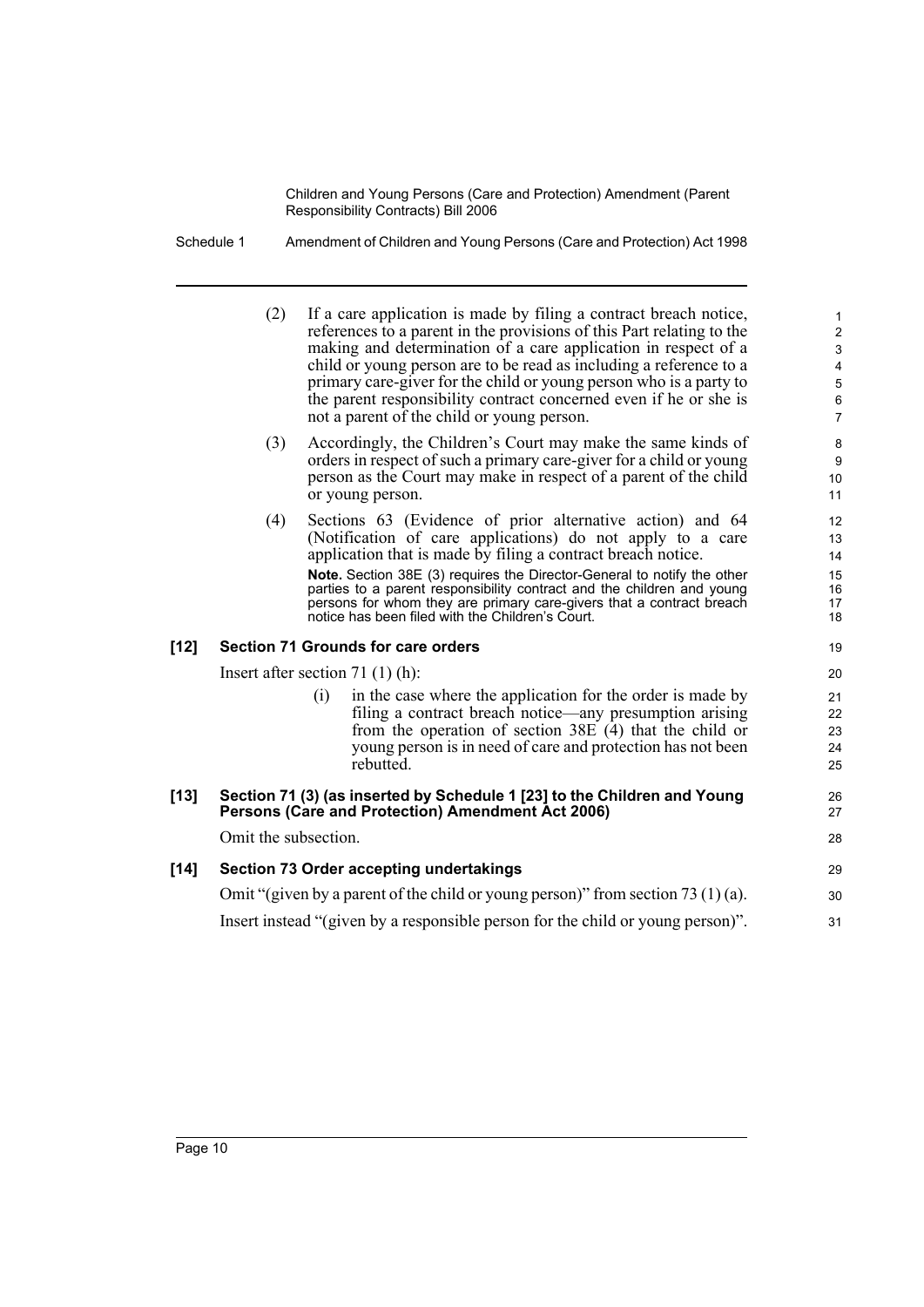Amendment of Children and Young Persons (Care and Protection) Act 1998 Schedule 1

| $[15]$ | <b>Section 73 (7)</b>                |     |                                                                                                                                                                                          | $\mathbf{1}$           |  |
|--------|--------------------------------------|-----|------------------------------------------------------------------------------------------------------------------------------------------------------------------------------------------|------------------------|--|
|        | Insert after section 73 $(6)$ :      |     |                                                                                                                                                                                          | 2                      |  |
|        | (7)                                  |     | In this section:                                                                                                                                                                         | 3                      |  |
|        |                                      |     | <i>responsible person</i> for a child or young person means any of the                                                                                                                   | 4                      |  |
|        |                                      |     | following persons (other than the Director-General or the<br>Minister):                                                                                                                  | $\mathbf 5$<br>$\,6\,$ |  |
|        |                                      | (a) | a person having parental responsibility<br><sub>or</sub><br>care<br>responsibility for the child or young person,                                                                        | 7<br>$\bf 8$           |  |
|        |                                      | (b) | a person who is the birth mother or birth father of the child<br>or young person (whether or not the person has parental<br>responsibility or care responsibility for the child or young | 9<br>10<br>11          |  |
|        |                                      |     | person),                                                                                                                                                                                 | 12                     |  |
|        |                                      | (c) | a person who is a primary care-giver for the child or young<br>person (whether or not the person has parental                                                                            | 13<br>14               |  |
|        |                                      |     | responsibility or care responsibility for the child or young<br>person).                                                                                                                 | 15<br>16               |  |
| $[16]$ |                                      |     | Section 75 Order to attend therapeutic or treatment program                                                                                                                              | 17                     |  |
|        | Insert before section $75(2)$ :      |     |                                                                                                                                                                                          |                        |  |
|        | (1B)                                 |     | The Children's Court may, subject to this section, make an order<br>requiring a parent of a child or young person:                                                                       | 19<br>20               |  |
|        |                                      | (a) | to attend a therapeutic program relating to sexually abusive<br>behaviours, or                                                                                                           | 21<br>22               |  |
|        |                                      | (b) | to attend any other kind of therapeutic or treatment<br>program,                                                                                                                         | 23<br>24               |  |
|        |                                      |     | in accordance with such terms as are specified in the order.                                                                                                                             | 25                     |  |
| $[17]$ | Section 75 (2) and (2A)              |     |                                                                                                                                                                                          | 26                     |  |
|        | Omit section 75 (2). Insert instead: |     |                                                                                                                                                                                          |                        |  |
|        | (2)                                  |     | An order cannot be made under this section if:                                                                                                                                           | 28                     |  |
|        |                                      | (a) | in the case of an order under subsection $(1)$ —the child is or<br>has been convicted in criminal proceedings arising from<br>the same sexually abusive behaviours, or                   | 29<br>30<br>31         |  |
|        |                                      | (b) | in the case of an order under subsection $(1B)$ $(a)$ —the<br>parent is or has been convicted in criminal proceedings<br>arising from the same sexually abusive behaviours.              | 32<br>33<br>34         |  |
|        |                                      |     |                                                                                                                                                                                          |                        |  |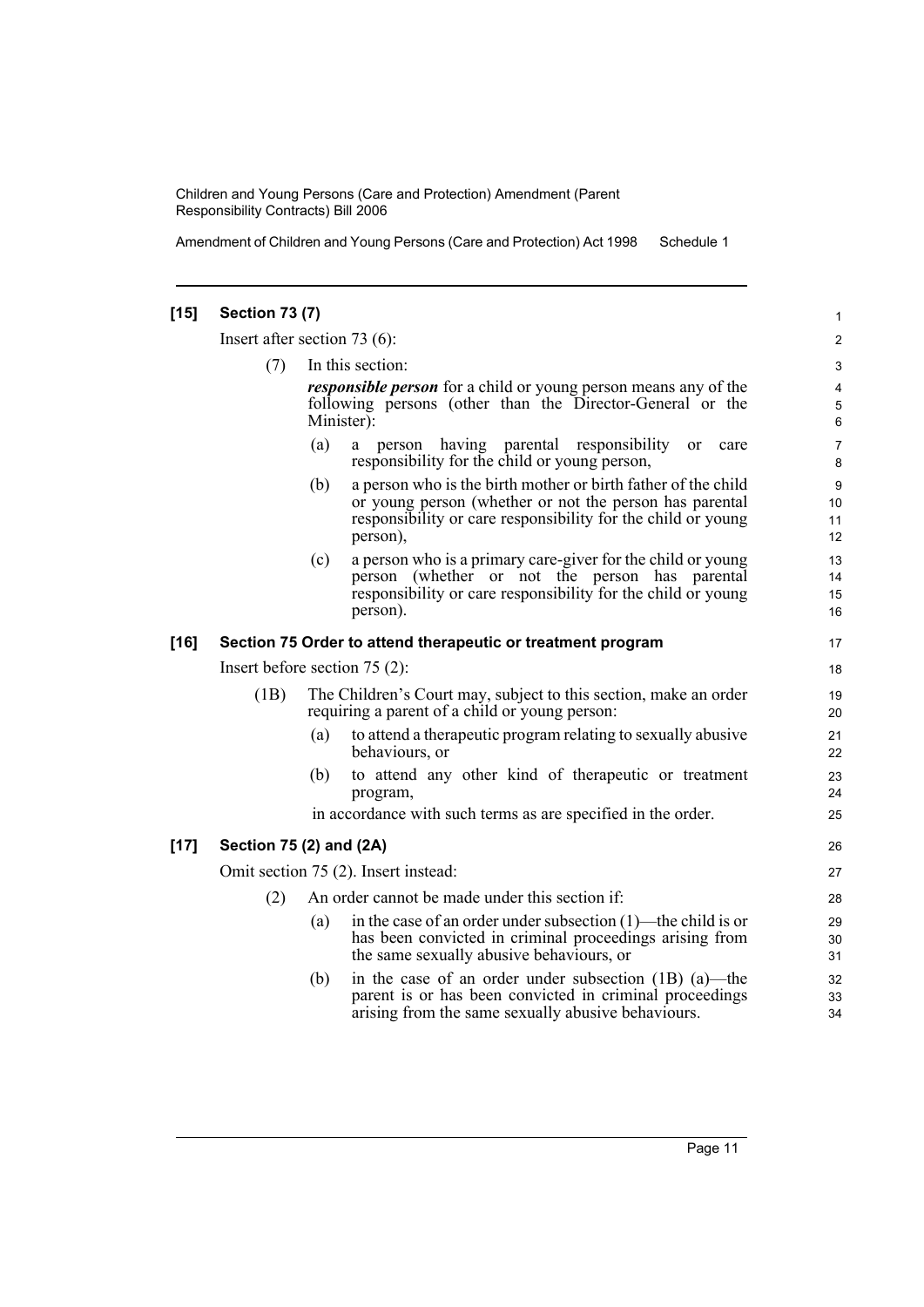|        | Schedule 1                         |                       | Amendment of Children and Young Persons (Care and Protection) Act 1998                                                                                                                                                                                                         |                                          |  |  |
|--------|------------------------------------|-----------------------|--------------------------------------------------------------------------------------------------------------------------------------------------------------------------------------------------------------------------------------------------------------------------------|------------------------------------------|--|--|
|        |                                    | (2A)                  | A reference in this section to a therapeutic or treatment program<br>includes a reference to a therapeutic or treatment program that<br>requires a participant to reside at a particular location during the<br>whole or part of the time when the program is being conducted. | $\mathbf{1}$<br>$\overline{2}$<br>3<br>4 |  |  |
| $[18]$ |                                    | <b>Section 75 (3)</b> |                                                                                                                                                                                                                                                                                | 5                                        |  |  |
|        |                                    |                       | Omit "proposed for the child".                                                                                                                                                                                                                                                 | 6                                        |  |  |
|        |                                    | case may be)".        | Insert instead "or treatment program proposed for the child or parent (as the                                                                                                                                                                                                  | 7<br>8                                   |  |  |
| $[19]$ |                                    |                       | Schedule 3 Savings, transitional and other provisions                                                                                                                                                                                                                          | 9                                        |  |  |
|        |                                    |                       | Insert at the end of clause $1(1)$ :                                                                                                                                                                                                                                           | 10                                       |  |  |
|        |                                    |                       | Children and Young Persons (Care and Protection) Amendment<br>(Parent Responsibility Contracts) Act 2006                                                                                                                                                                       | 11<br>12 <sup>2</sup>                    |  |  |
| $[20]$ |                                    |                       | Schedule 3, Part 4                                                                                                                                                                                                                                                             | 13                                       |  |  |
|        | Insert at the end of the Schedule: |                       |                                                                                                                                                                                                                                                                                |                                          |  |  |
|        | Part 4                             |                       | Provisions consequent on enactment of<br><b>Children and Young Persons (Care and</b><br><b>Protection) Amendment (Parent</b><br><b>Responsibility Contracts) Act 2006</b>                                                                                                      | 15<br>16<br>17<br>18                     |  |  |
|        | 14                                 |                       | <b>Definition</b>                                                                                                                                                                                                                                                              | 19                                       |  |  |
|        |                                    |                       | In this Part:                                                                                                                                                                                                                                                                  | 20                                       |  |  |
|        |                                    |                       | <b>amending Act</b> means the Children and Young Persons (Care and<br>Amendment (Parent Responsibility Contracts)<br>Protection)<br>Act 2006.                                                                                                                                  | 21<br>22<br>23                           |  |  |
|        | 15                                 |                       | Effect of re-enactment of section 38 (3)                                                                                                                                                                                                                                       | 24                                       |  |  |
|        |                                    |                       | Section 38 (3) (as substituted by Schedule 1 [8] to the amending<br>Act) extends to proceedings before the Children's Court that<br>were pending (but not finally determined) immediately before the<br>commencement of Schedule 1 [8] to that Act.                            | 25<br>26<br>27<br>28                     |  |  |
|        | 16                                 |                       | <b>Registration of care plans</b>                                                                                                                                                                                                                                              | 29                                       |  |  |
|        |                                    |                       | A care plan that was duly registered immediately before the<br>commencement of section 38F (as inserted by the amending Act)<br>is taken to have been duly registered for the purposes of that<br>section.                                                                     | 30<br>31<br>32<br>33                     |  |  |
|        |                                    |                       |                                                                                                                                                                                                                                                                                |                                          |  |  |

Page 12